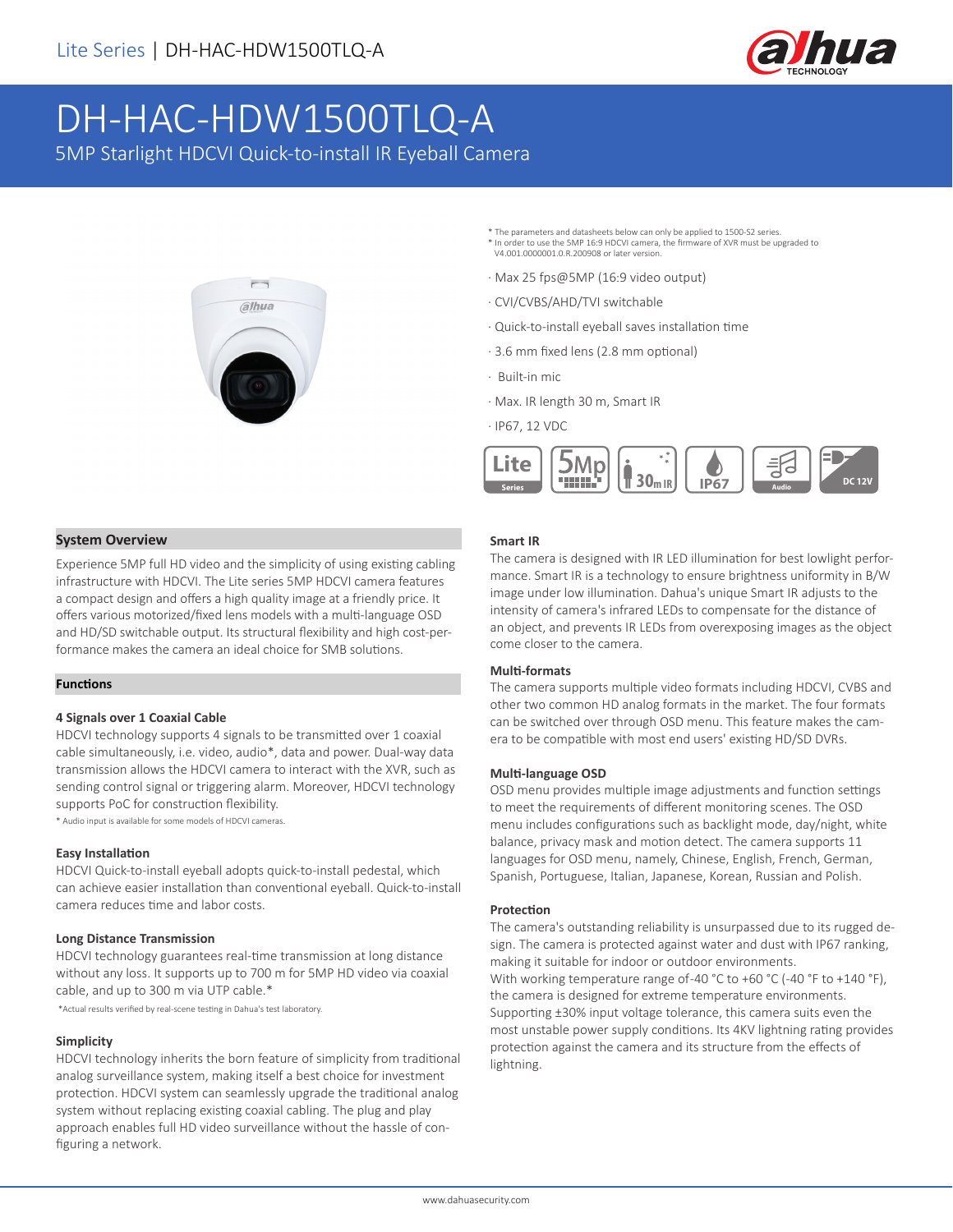## Lite Series | DH-HAC-HDW1500TLQ-A

| <b>Technical Specification</b> |  |
|--------------------------------|--|
|                                |  |

| Camera                       |        |                                                                                                                                                                                  |                              |                     |                            |
|------------------------------|--------|----------------------------------------------------------------------------------------------------------------------------------------------------------------------------------|------------------------------|---------------------|----------------------------|
| Image Sensor                 |        | 1/2.7 inch CMOS                                                                                                                                                                  |                              |                     |                            |
| Max. Resolution              |        | 2880 (H) × 1620 (V)                                                                                                                                                              |                              |                     |                            |
| Pixel                        |        | 5MP                                                                                                                                                                              |                              |                     |                            |
| Scanning System              |        | Progressive                                                                                                                                                                      |                              |                     |                            |
| Electronic Shutter Speed     |        | PAL: 1/25s-1/100000s<br>NTSC: 1/30s-1/100000s                                                                                                                                    |                              |                     |                            |
| S/N Ratio                    |        | $>65$ dB                                                                                                                                                                         |                              |                     |                            |
| Min. Illumination            |        | 0.01 Lux/F1.6, 30IRE, 0 Lux IR on                                                                                                                                                |                              |                     |                            |
| <b>Illumination Distance</b> |        | 30 m (98.4 ft)                                                                                                                                                                   |                              |                     |                            |
| Illuminator On/Off Control   |        | Auto; manual                                                                                                                                                                     |                              |                     |                            |
| <b>Illuminator Number</b>    |        | 1                                                                                                                                                                                |                              |                     |                            |
| Pan/Tilt/Rotation Range      |        | Pan: 0°-360°<br>Tilt: 0°-78°<br>Rotation: 0°-360°                                                                                                                                |                              |                     |                            |
| Lens                         |        |                                                                                                                                                                                  |                              |                     |                            |
| Lens Type                    |        | Fixed-focal                                                                                                                                                                      |                              |                     |                            |
| Mount Type                   |        | M12                                                                                                                                                                              |                              |                     |                            |
| Focal Length                 |        | 2.8 mm; 3.6 mm                                                                                                                                                                   |                              |                     |                            |
| Max. Aperture                |        | F1.6                                                                                                                                                                             |                              |                     |                            |
| Field of View                |        | $2.8$ mm: $132^{\circ} \times 111^{\circ} \times 58^{\circ}$<br>(diagonal × horizontal × vertical)<br>3.6 mm: $109° \times 92° \times 48°$<br>(diagonal × horizontal × vertical) |                              |                     |                            |
| Iris Type                    |        | <b>Fixed iris</b>                                                                                                                                                                |                              |                     |                            |
| Close Focus Distance         |        | 2.8 mm: 0.9 m (3.0 ft)<br>3.6 mm: 1.6 m (5.2 ft)                                                                                                                                 |                              |                     |                            |
| <b>DORI</b><br>Distance      | Lens   | Detect                                                                                                                                                                           | Observe                      | Recognize           | Identify                   |
|                              | 2.8 mm | 63.6 m<br>(208.7 ft)                                                                                                                                                             | 25.4 m<br>(83.3 ft)          | 12.7 m<br>(41.7 ft) | 6.4 m<br>(21.0ft)          |
|                              | 3.6 mm | 80 m<br>(262.5 ft)                                                                                                                                                               | 32 m<br>$(105.0 \text{ ft})$ | 16 m<br>(52.5 ft)   | 8 m<br>$(26.2 \text{ ft})$ |

| Frame Rate | CVI:<br>PAL: 5M@25 fps; 4M@25 fps; 1080p@25 fps;<br>NTSC: 5M@25 fps; 4M@30 fps; 1080p@30 fps<br>AHD:<br>PAL: $4M@25$ fps;<br>NTSC: 4M@30 fps<br>TVI:<br>PAL: $4M@25$ fps;<br>NTSC: 4M@30 fps<br>CVBS:<br>PAL: 960H;<br><b>NTSC: 960H</b> |
|------------|------------------------------------------------------------------------------------------------------------------------------------------------------------------------------------------------------------------------------------------|
| Resolution | 5M (2880 × 1620); 4M (2560 × 1440); 1080p (1920 ×<br>1080); 960 H (960 × 576/960 × 480)                                                                                                                                                  |
| Day/Night  | Auto switch by ICR                                                                                                                                                                                                                       |
| BI C       | BLC/HLC/DWDR                                                                                                                                                                                                                             |

| WDR                     | <b>DWDR</b>                                                                                                                                                                                                                                               |
|-------------------------|-----------------------------------------------------------------------------------------------------------------------------------------------------------------------------------------------------------------------------------------------------------|
| White Balance           | Auto; manual                                                                                                                                                                                                                                              |
| Gain Control            | Auto; manual                                                                                                                                                                                                                                              |
| Noise Reduction         | 2D <sub>NR</sub>                                                                                                                                                                                                                                          |
| Smart IR                |                                                                                                                                                                                                                                                           |
|                         | Yes                                                                                                                                                                                                                                                       |
| Mirror                  | Off/On                                                                                                                                                                                                                                                    |
| Privacy Masking         | Off/On (8 area, rectangle)                                                                                                                                                                                                                                |
| Certifications          |                                                                                                                                                                                                                                                           |
| Certifications          | CE (EN55032:2015, EN 61000-3-2:2014, EN<br>61000-3-3:2013, EN55024:2010+A1:2015, EN<br>55035:2017, EN50130-4:2011+A1:2014, EN 62368-<br>1:2014+A11:2017)<br>FCC (CFR 47 FCC Part 15 subpartB, ANSI C63.4-2014)<br>UL (UL60950-1+CAN/CSA C22.2 No.60950-1) |
| Port                    |                                                                                                                                                                                                                                                           |
| Audio Interface         | One channel built-in mic                                                                                                                                                                                                                                  |
| Video Output            | Video output choices of CVI/TVI/AHD/CVBS by one<br><b>BNC</b> port                                                                                                                                                                                        |
| Power                   |                                                                                                                                                                                                                                                           |
| Power Supply            | 12V ±30% DC                                                                                                                                                                                                                                               |
| Power Consumption       | Max 3.2W (12V DC, IR on)                                                                                                                                                                                                                                  |
| Environment             |                                                                                                                                                                                                                                                           |
| Operating Temperature   | -40°C to +60°C (-40°F to 140°F); <95% (non-<br>condensation)                                                                                                                                                                                              |
| Storage Temperature     | -40°C to +60°C (-40°F to 140°F); <95% (non-<br>condensation)                                                                                                                                                                                              |
| <b>Protection Grade</b> | <b>IP67</b>                                                                                                                                                                                                                                               |
| Structure               |                                                                                                                                                                                                                                                           |
| Casing                  | Inner core: metal + plastic<br>Cover: plastic<br>Pedestal: plastic                                                                                                                                                                                        |
| Camera Dimensions       | $\phi$ 97.1 mm × 91.4 mm ( $\phi$ 3.82" × 3.6")                                                                                                                                                                                                           |
| Net Weight              | $0.21$ kg (0.46 lb)                                                                                                                                                                                                                                       |
| Gross Weight            | 0.28 kg (0.62 lb)                                                                                                                                                                                                                                         |